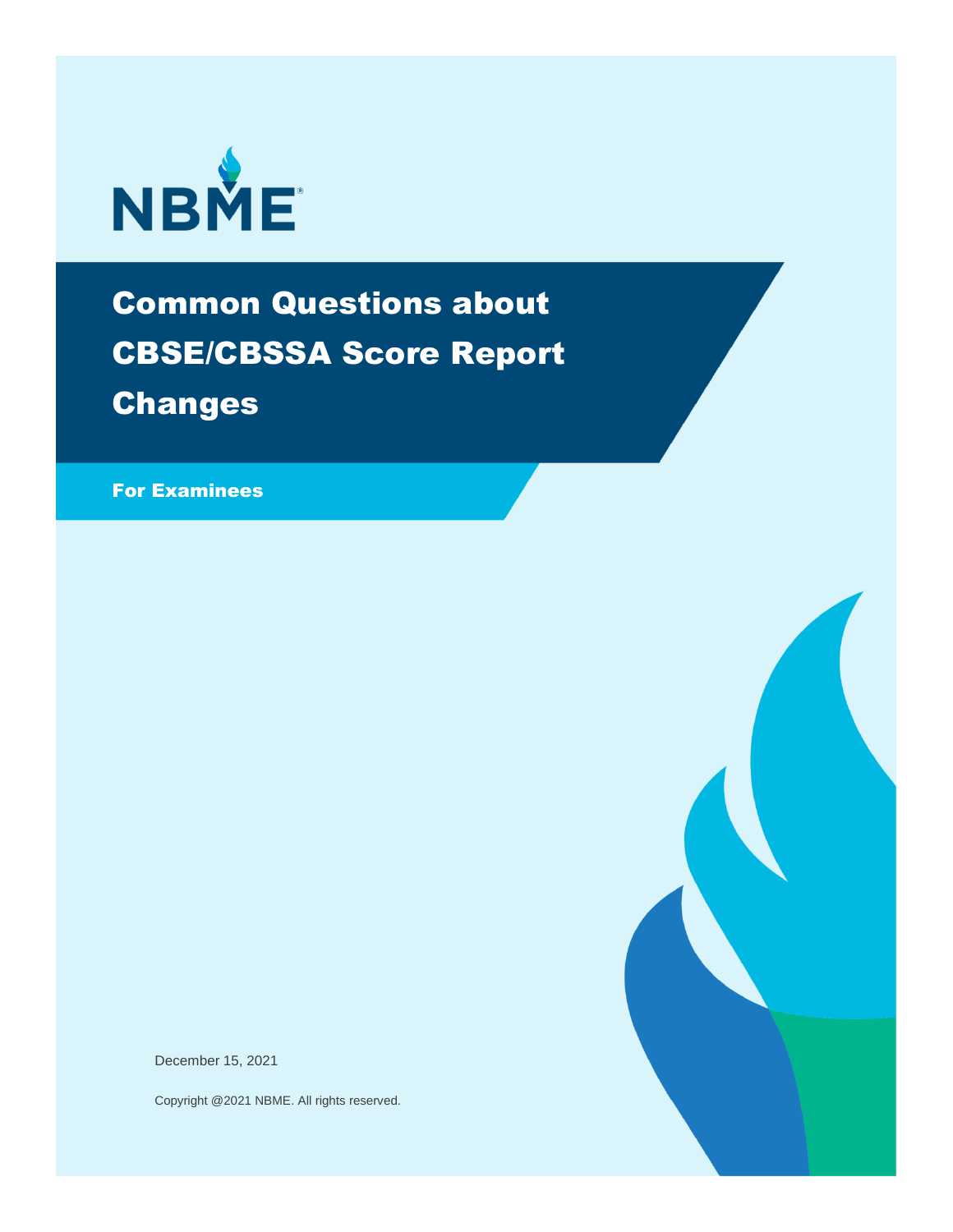# COMPREHENSIVE BASIC SCIENCE SELF-ASSESSMENT (CBSSA) COMMON QUESTIONS

NBME's Medical School Services team explored how scores from our Comprehensive Basic Science Self-Assessments could best support your needs to gauge readiness for USMLE® Step 1, which will move to pass/fail reporting starting from January 26, 2022. Answers to commonly asked questions asked about our recent announcement are available below to help with the CBSSA score reporting transition planned for February 23, 2022.

# **What is changing on the CBSSA score reports?**

The overall, 3-digit score is being replaced by an equated percent correct score that represents the percentage of content mastered. In addition, the report will show your probability of passing if you take USMLE Step 1 within one week (i.e., with a similar level of knowledge as when you took CBSSAs). This probability will be calculated based on a large group of examinees who tested within one week of taking Step 1 for the first time.

For each content area, the new report will include an equated percent correct score and the average equated percent correct score for a Step 1 comparison group. The boxes indicating whether content area performance was lower, the same, or higher than one's overall performance are going away.

What's not changing?

- There will still be a histogram depicting overall performance. It will show the distribution of equated percent correct scores for a national cohort, with lines indicating your specific score and the low-pass range for Step 1, which corresponds to performance that is above but near the passing standard.
- All content areas are staying the same. The percentage of the test comprised by each content area will continue being reported.
- The boxes indicating whether performance was lower, average, or higher in relation to a Step 1 comparison group will still be provided.

Providing an equated percent correct score for CBSSAs along with a probability of passing Step 1 was a way to continue reporting a score while staying aligned with the Step 1 move to pass/fail. We heard from students that receiving an overall CBSSA score was important, and we selected equated percent correct scores based on the familiarity of the 0-100 scale. Like the previous 3-digit scores, equated percent correct scores can be used to track performance over time if you take CBSSAs more than once.

The new equated percent correct scores that will be reported for each content area help to provide more detail about areas of strength and weakness, so you can plan your study time more effectively. The boxes that will continue being reported are designed to help you interpret your results as accurately as possible.

# **When will the new CBSSA score reports be released?**

The new score reports with equated percent correct scores will be released on February 23, 2022.

# **Will CBSSAs still report a 3-digit score? If not, why are CBSSAs no longer reporting a 3-digit score?**

No, the 3-digit score corresponding to the USMLE Step 1 score scale will not be reported because Step 1 scores will no longer be reported. The USMLE program views the transition to Step 1 pass/fail score reporting as an important first step toward facilitating broader, system-wide changes to improve the transition from undergraduate to graduate medical education. In support of this decision, reference to the USMLE Step 1 3-digit score scale will be removed from the supporting documentation of all NBME assessments. Staff worked directly with medical school students and faculty to develop alternate score reporting for CBSSAs to ensure the reporting would still meet the needs of score users. We recognize that for a period of time this change may present challenges, but we will continue to do what we can to support you and other stakeholders during this transition.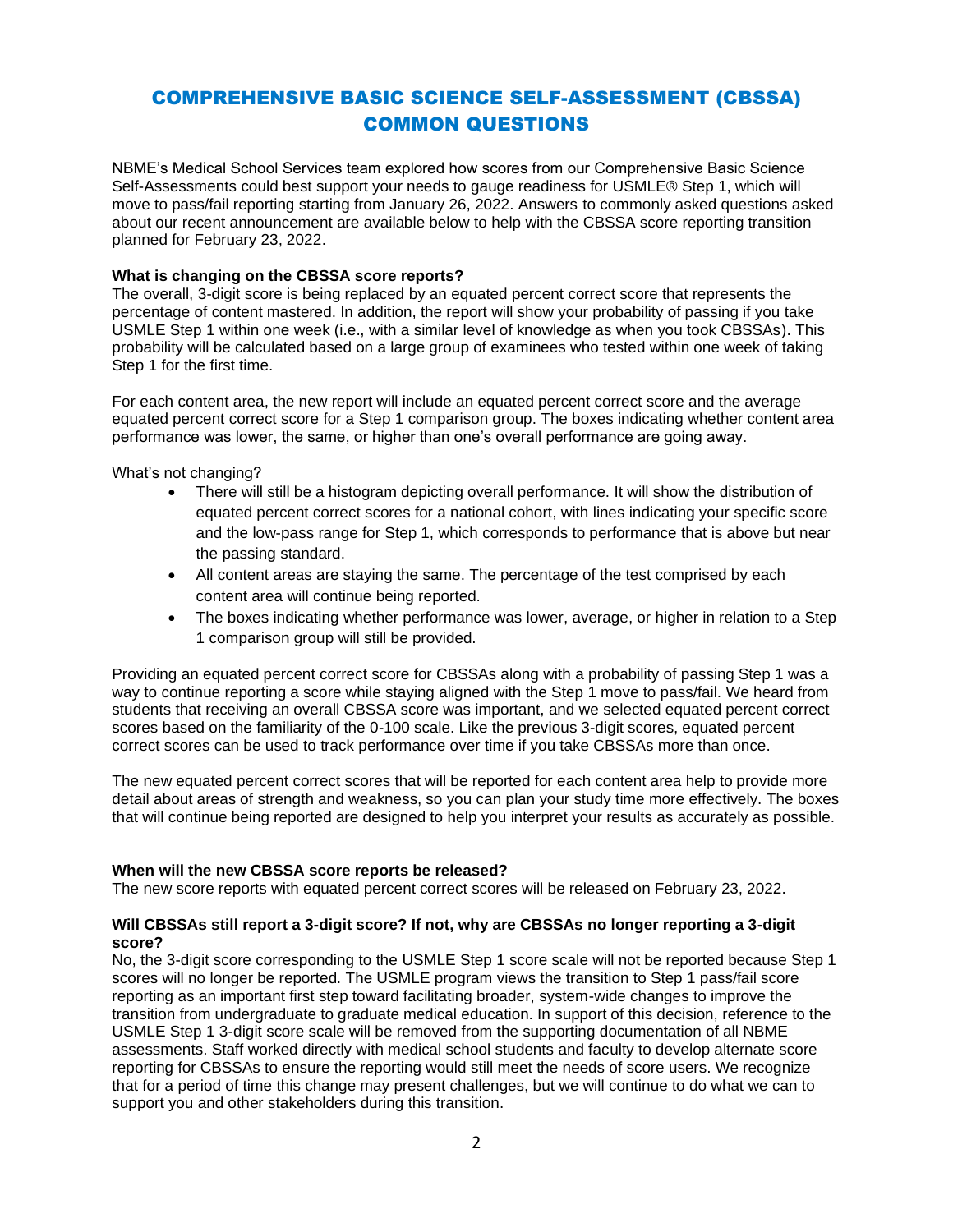# **Will CBSSAs still report a numeric score?**

CBSSAs will soon provide an equated percent correct score that represents the percentage of content mastered. Equated percent correct scores are statistically adjusted to account for slight variations in exam form difficulty, so they can be used to track performance over time if you take CBSSAs more than once. In addition, the CBSSA report will provide your probability of passing if you take Step 1 within one week (i.e., with a similar level of knowledge as when you took CBSSAs).

# **Why are CBSSAs still reporting numeric scores after Step 1 changes to pass/fail only reporting?**

Ongoing market research has demonstrated that students and faculty value numeric scores on CBSSA score reports, and NBME will continue to provide this information along with a probability of passing Step 1 to help gauge readiness for the examination.

# **Will I be able to compare my equated percent correct scores to 3-digit scores?**

You will be able to compare your performance on CBSSAs to a range representing low passing performance on Step 1. You will also be able to compare your content area performance to the performance of a Step 1 comparison group based on content area equated percent correct scores (new) and boxes indicating whether your performance was statistically lower, about the same, or higher than the performance of the comparison group. The new score report will help you compare your score against others in the content areas and you will get a more detailed view of your relative performance. A direct comparison of your previous 3-digit score to the new equated percent correct score scale will not be possible due to the elimination of the 3-digit scores on Step 1.

# **What does equated mean?**

Equating is a statistical procedure that adjusts scores for slight variations in exam form difficulty so all scores are comparable regardless of which exam form is taken.

## **What are the benefits of an equated percent correct score?**

Equated percent correct scores tell you how much of the content you mastered using the familiar 0-100 scale so you can easily understand your performance, including areas of strength and weakness. The 3 digit scores did not provide this type of criterion-referenced information. Like the 3-digit scores, equated percent correct scores can be used to track performance over time if you take CBSSAs more than once.

## **How does equated percent correct differ from classic percent correct?**

Equated percent correct scores are statistically adjusted to account for slight variations in exam form difficulty, so they can support more accurate comparisons than unadjusted percent correct scores.

## **Will the new CBSSA score reports provide longitudinal feedback?**

A longitudinal report will be available sometime in April 2022**.**

# **Will the new CBSSA score reports provide information on my readiness/likelihood of passing Step 1?**

Yes, the new CBSSA score reports will allow you to compare your score to a range representing low passing performance on Step 1 and will also provide an estimated probability of passing Step 1 if testing within one week of your CBSSA attempt.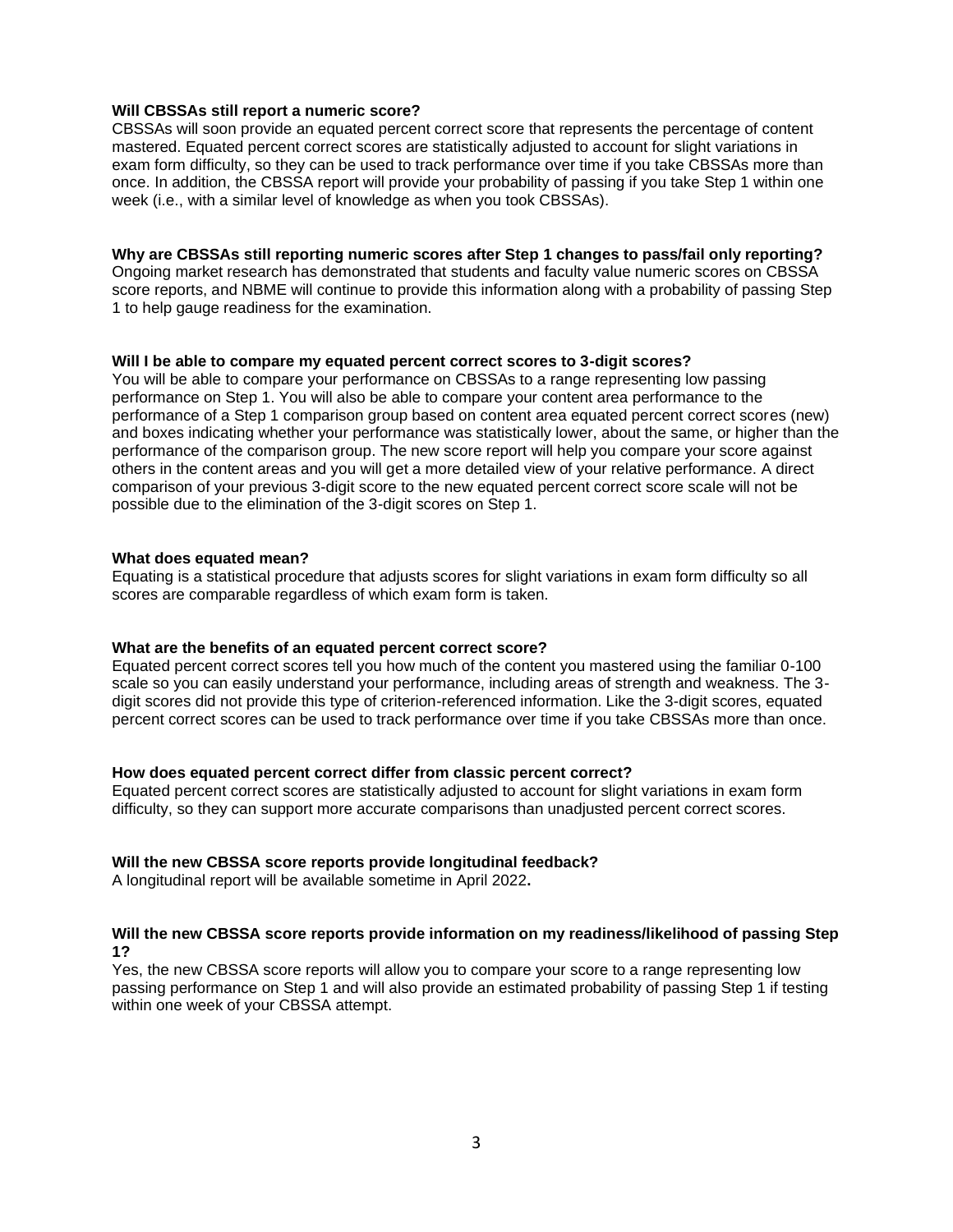# COMPREHENSIVE BASIC SCIENCE EXAM (CBSE) COMMON QUESTIONS

NBME's Medical School Services team explored how scores from our Comprehensive Basic Science Subject Exams could best support your needs to gauge readiness for USMLE® Step 1, which will move to pass/fail reporting starting from January 26, 2022. Answers to common questions asked about our recent announcement are available below to help with the CBSE score reporting transition anticipated for February 23, 2022**.**

# **What is changing on the CBSE score reports?**

The overall, 3-digit score is being replaced by an equated percent correct score that represents the percentage of content mastered. In addition, the report will show your probability of passing if you take USMLE Step 1 within one week (i.e., with a similar level of knowledge as when you took CBSEs). This probability will be calculated based on a large group of examinees who tested within one week of taking Step 1 for the first time.

For each content area, the new report will include an equated percent correct score and the average equated percent correct score for a Step 1 comparison group. The boxes indicating whether content area performance was lower, the same, or higher than one's overall performance are going away.

What's not changing?

- There will still be a histogram depicting overall performance. It will show the distribution of equated percent correct scores for a national cohort, with lines indicating your specific score and the low-pass range for Step 1, which corresponds to performance that is above but near the passing standard.
- All content areas are staying the same. The percentage of the test comprised by each content area will continue being reported.
- The boxes indicating whether performance was lower, average, or higher in relation to a Step 1 comparison group will still be provided.

Providing an equated percent correct score for CBSEs along with a probability of passing Step 1 was a way to continue reporting a score while staying aligned with the Step 1 move to pass/fail. We heard from students that receiving an overall CBSE score was important, and we selected equated percent correct scores based on the familiarity of the 0-100 scale. Like the previous 3-digit scores, equated percent correct scores can be used to track performance over time if you take CBSEs more than once.

The new equated percent correct scores that will be reported for each content area can help provide more detail about areas of strength and weakness, and the boxes that will continue being reported are designed to help you interpret your result as accurately as possible.

## **When will the new CBSE score reports be released?**

The new score reports with equated percent correct scores will be released on February 23, 2022.

## **Will CBSEs still report a 3-digit score? If not, why are CBSEs no longer reporting a 3-digit score?**

No, the 3-digit score corresponding to the USMLE Step 1 score scale will not be reported because Step 1 scores will no longer be reported. The USMLE program views the transition to Step 1 pass/fail score reporting as an important first step toward facilitating broader, system-wide changes to improve the transition from undergraduate to graduate medical education. In support of this decision, reference to the USMLE Step 1 3-digit score scale will be removed from the supporting documentation of all NBME assessments. Staff worked directly with medical school faculty and students to develop alternate score reporting for CBSEs to ensure the reporting would still meet the needs of score users. We recognize that for a period of time this change may present challenges, but we will continue to do what we can to support you and other stakeholders during this transition.